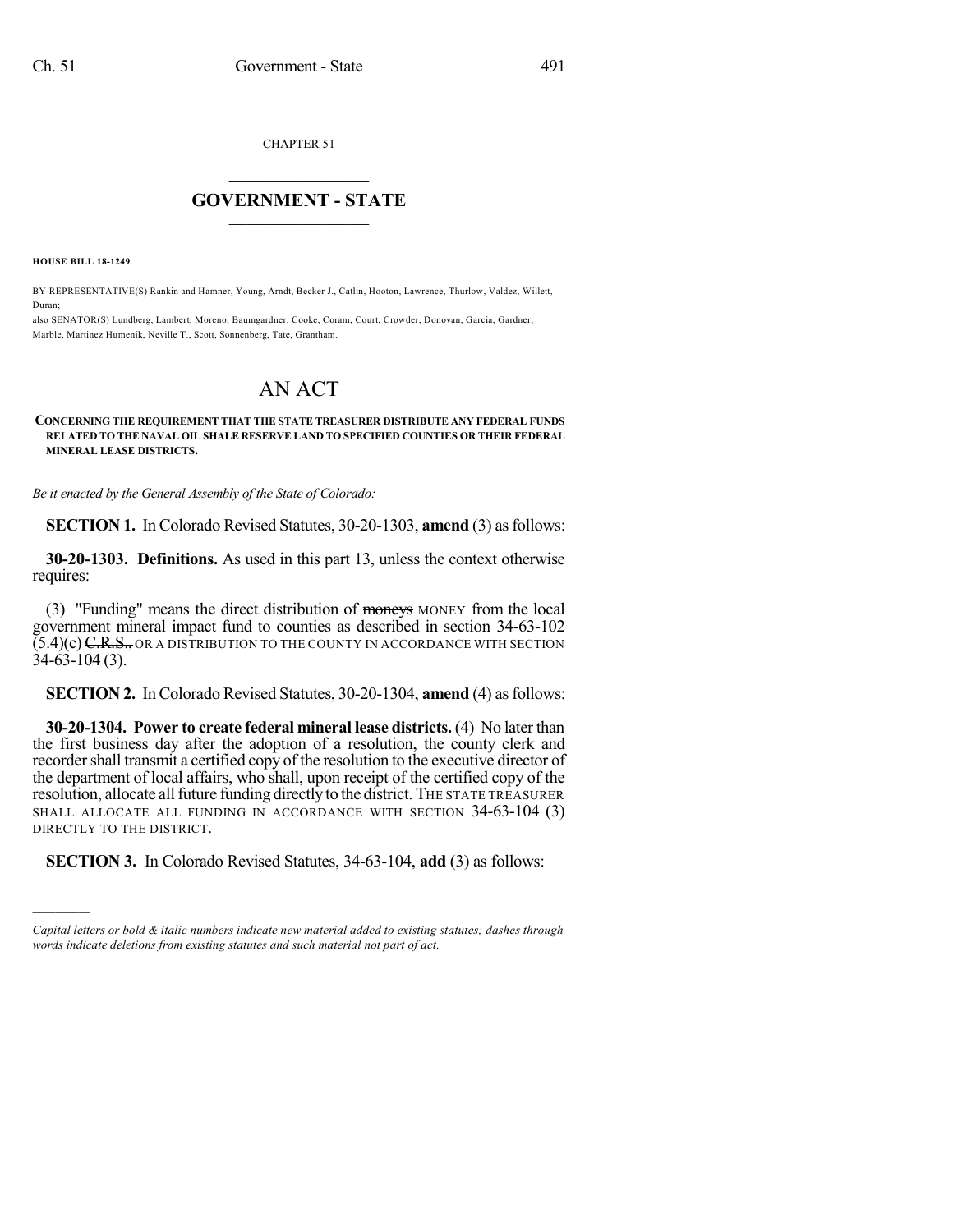**34-63-104. Special funds relating to oilshale lands- naval oilshale reserves - distribution to local governments - legislative declaration.** (3) (a) THE GENERAL ASSEMBLY HEREBY FINDS AND DECLARES THAT:

(I) COLORADO IS THE LOCATION OF TWO FEDERAL NAVAL OIL SHALE RESERVES (NOSR), NUMBERS 1 AND 3;

(II) CONGRESS PASSED THE FEDERAL "TRANSFER ACT", CODIFIED AT 10 U.S.C. SEC.7439,AS AMENDED,WHICH TRANSFERRED ADMINISTRATIVE JURISDICTION OVER NOSR1 AND 3 FROM THE UNITED STATES SECRETARY OF ENERGY TO THE UNITED STATES SECRETARY OF THE INTERIOR AND REQUIRES THE SECRETARY OF THE INTERIOR TO MANAGE THE TRANSFERRED LANDS THROUGH THE FEDERAL BUREAU OF LAND MANAGEMENT;

(III) THE FEDERAL "TRANSFER ACT" FURTHER SPECIFIED THAT ROYALTIES COLLECTED FROM NOSR 1 AND 3 WOULD BE PLACED IN THE UNITED STATES TREASURY AND NOT DISTRIBUTED TO THE STATE UNTIL THERE WAS ENOUGH MONEY IN THE TREASURY TO REIMBURSE THE UNITED STATES FOR PREVIOUS COSTS INCURRED RELATING TO THE TRANSFERRED LANDS AND TO PROVIDE FOR CLEANUP OF THE ANVIL POINTS SITE AT NOSR 3;

(IV) AS A RESULT, MORE THAN ONE HUNDRED THIRTEEN MILLION DOLLARS WAS WITHHELD FROM DISTRIBUTION TO THE STATE FROM 1997 TO 2008, AND THIS AMOUNT FAR EXCEEDED THE AMOUNT NEEDED FOR THE REIMBURSEMENT AND THE CLEANUP;

(V) APPROXIMATELY EIGHTY MILLION DOLLARS OF THESE FUNDS HAS BEEN SPENT;

(VI) IT IS ANTICIPATED THAT A PORTION OF THE WITHHELD MONEY MAY SOON BE DISBURSED TO THE STATE;

(VII) GARFIELD,RIO BLANCO,MESA,ANDMOFFAT COUNTIES MADE SIGNIFICANT EXPENDITURES TO ADDRESS THE IMPACTS OF THE OPERATION OF THE ANVIL POINTS SITE AND THE MINERAL EXTRACTION FROM WHICH THE WITHHELD MONEY WAS DERIVED, BUT HAVE NOT RECEIVED ANY STATE OR FEDERAL MONEY AS REIMBURSEMENT; AND

(VIII) THE COUNTIES HAVE BEEN INSTRUMENTAL IN THE RELEASE OF THE WITHHELD MONEY.

(b) IF THE STATE RECEIVES ANY MONEY IN ACCORDANCE WITH THE FEDERAL "MINERAL LANDS LEASING ACT" OF FEBRUARY 25, 1920, AS AMENDED, THAT WAS SET ASIDE PRIOR TO JANUARY 1, 2009, AND WITHHELD BY THE FEDERAL GOVERNMENT IN ACCORDANCE WITH 10 U.S.C. SEC. 7439, AS AMENDED, THEN THE STATE TREASURER SHALL DISTRIBUTE THE MONEY TO THE FOLLOWING COUNTIES OR RELATED FEDERAL MINERAL LEASE DISTRICTS, IF APPLICABLE:

(I) FORTY PERCENT TO GARFIELD COUNTY;